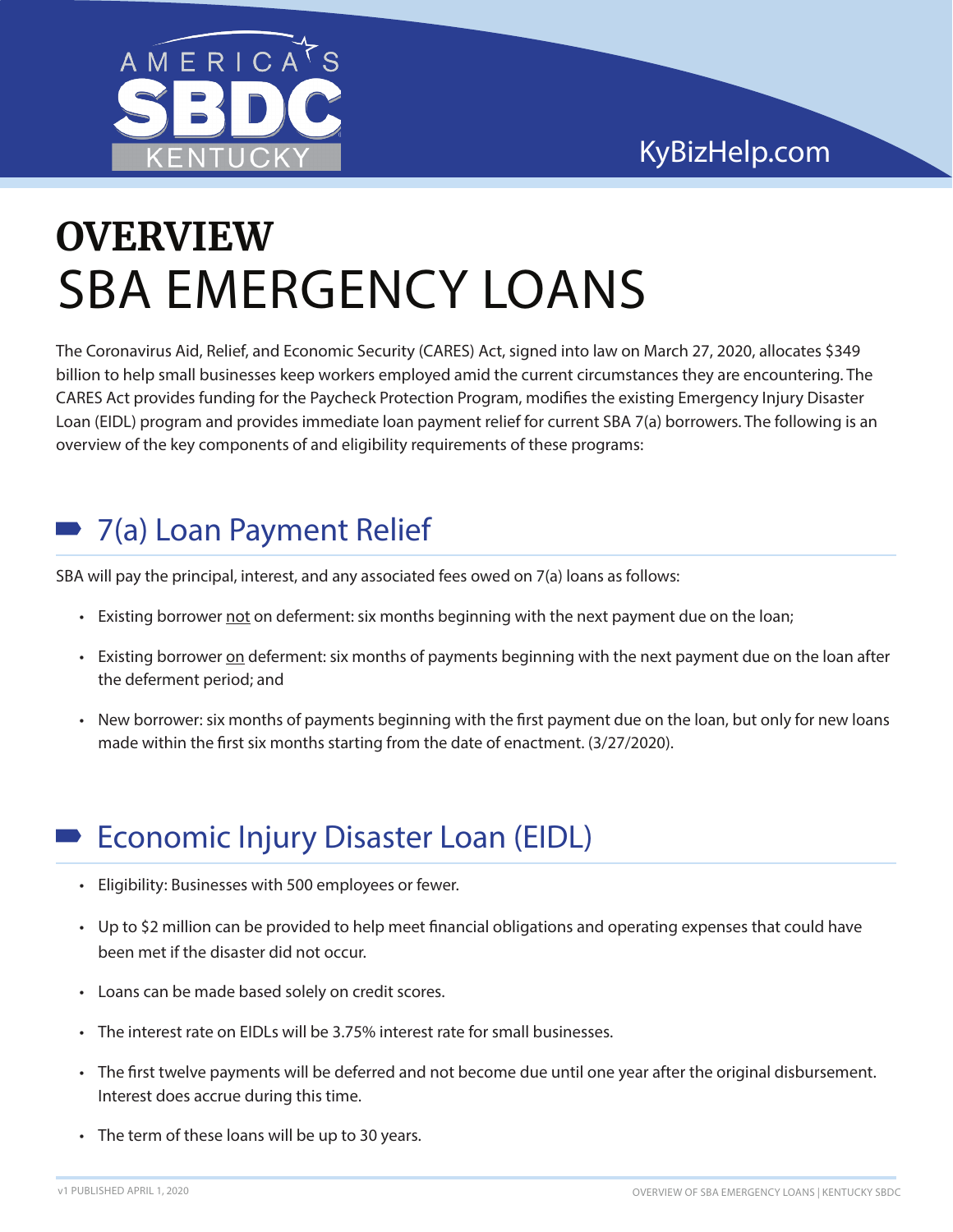### Economic Injury Disaster Loan (EIDL) Advance

- For those that apply for the Economic Injury Disaster Loan (EIDL), an advance of up to \$10,000 will be provided to small businesses within several days of applying for the loan.
- The advance does not need to be repaid, even if the grantee is subsequently denied an EIDL.
- Funds can be used to provide paid sick leave to employees, maintain payroll, meet increased production costs due to supply chain disruptions, or pay business obligations, including debts, rent and mortgage payments.
- Eligibility: Advances are available to small businesses, sole proprietors, independent contractors, tribal businesses, as well as cooperatives and employee-owned businesses in operation on January 31, 2020.

#### Small Business "Paycheck Protection Program" (PPP)

- A new \$349 billion lending program under the existing SBA 7(a) program. The SBA guarantee of PPP loans will be 100% through the end of 2020. PPP loan payments will be deferred for a minimum of six and up to 12 months. Loans will be administered through local and regional banks; any federally regulated bank may become an SBA lender for this purpose. The Department of the Treasury will issue regulations for these loans quickly.
- The interest rate will not exceed 4%. Rate is currently fixed at 0.5%.
- Eligibility:
	- Small businesses as defined by SBA size standards, generally up to 500 employees, but up to 1,500 employees depending on the sector as certain sectors are based on revenue.
	- Sole proprietors, the self-employed, and independent contractors.
- Regulatory Streamlining:
	- SBA's standard "no credit elsewhere" test is waived.
	- No personal guarantee or collateral required.
	- No additional fees will be applied to these loans.
- Size of loans: Up to \$10 million. Loan amount is based on recent payroll costs, compensation paid to individuals, including the self-employed. Compensation in excess of \$100,000 a year to any individual is excluded.
- Requirements: The business must certify the loan will be used to retain workers, maintain payroll, make mortgage or lease payments, and pay utilities.
- Loans may be forgiven, up to an amount equaling eligible payroll, mortgage interest, rent and utility cost, incurred during the 8 week period starting from loan origination. Compensation in excess of \$100,000 a year to any individual will not qualify for forgiveness.
	- Loan forgiveness is reduced by layoffs or pay reductions in excess of 25%.
	- Loan forgiveness is not treated as taxable income.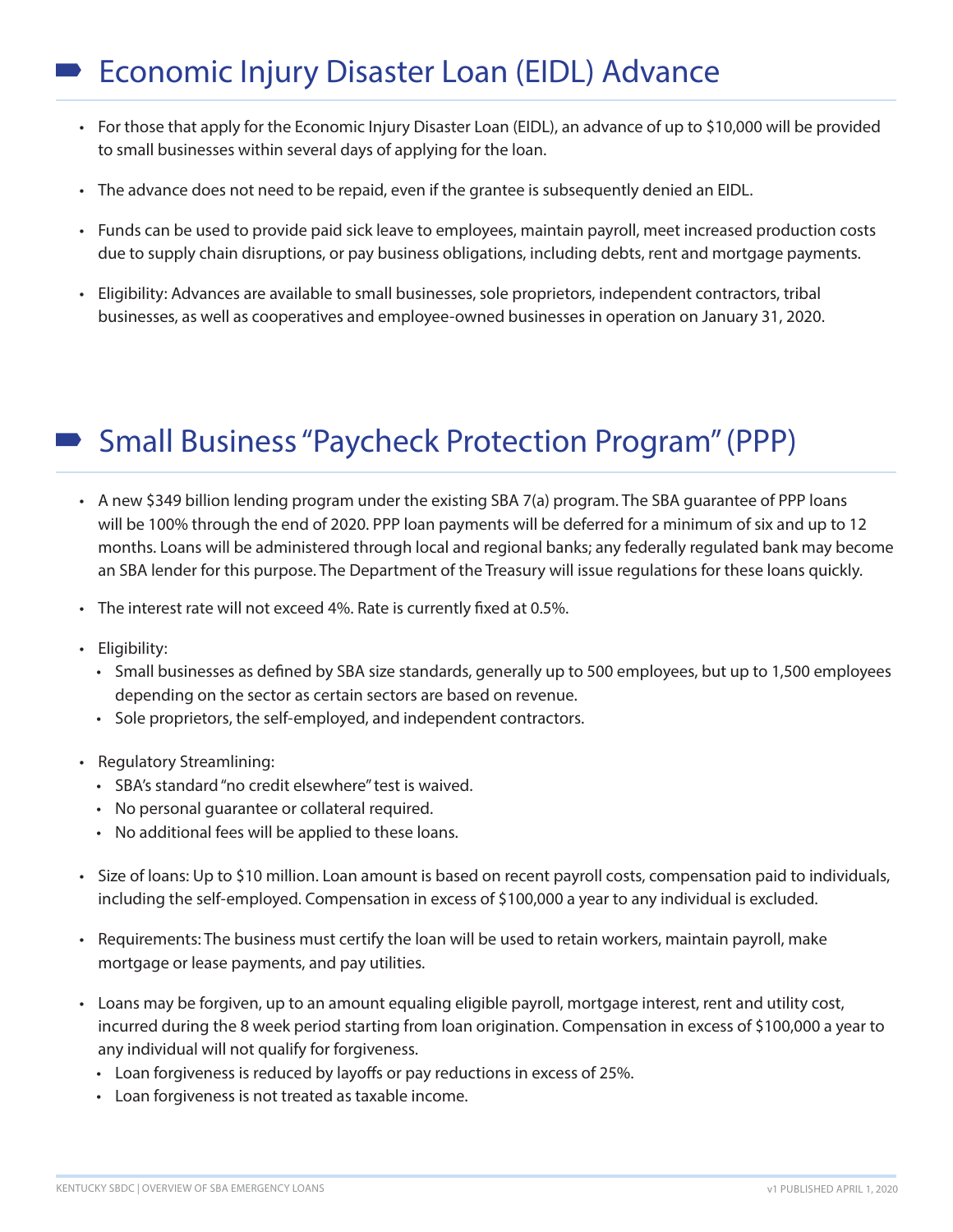#### Comparison

| <b>OVERVIEW</b>             | <b>EIDL</b>                                                                                                                                                           | <b>EIDL ADVANCE</b>                                                                                                                                                                                                                                               | <b>PPP</b>                                                                                                                                                                                                                                                                                                                                 |
|-----------------------------|-----------------------------------------------------------------------------------------------------------------------------------------------------------------------|-------------------------------------------------------------------------------------------------------------------------------------------------------------------------------------------------------------------------------------------------------------------|--------------------------------------------------------------------------------------------------------------------------------------------------------------------------------------------------------------------------------------------------------------------------------------------------------------------------------------------|
| Lender                      | <b>SBA</b>                                                                                                                                                            | <b>SBA</b>                                                                                                                                                                                                                                                        | SBA 7(a) Approved Lender                                                                                                                                                                                                                                                                                                                   |
| Maximum Loan<br>Amount      | \$2MM                                                                                                                                                                 | Advance of up to \$10,000                                                                                                                                                                                                                                         | 2.5x average monthly payroll costs capped<br>at \$100K per employee, maximum of<br>\$10MM per borrower                                                                                                                                                                                                                                     |
| <b>Application Deadline</b> | December 31, 2020                                                                                                                                                     | December 31, 2020                                                                                                                                                                                                                                                 | June 30, 2020                                                                                                                                                                                                                                                                                                                              |
| Eligible Borrowers          | Businesses that meet the SBA<br>size standards                                                                                                                        | - 500 or fewer employees<br>- Sole proprietorship (with<br>or without employees or as<br>independent contractors)<br>- Cooperative of 500 or fewer<br>employees<br>- ESOP (500 or fewer employees)<br>- Tribal small business concern (500<br>or fewer employees) | Businesses with <500 employees<br>Businesses in NAICS 72 with <500 employ-<br>ees per individual location.                                                                                                                                                                                                                                 |
| Use of Proceeds*            | - Payroll<br>- Rent<br>- Utilities<br>- Interest on debt occurred<br>- Accounts payable<br>- Some bills that could have<br>been paid had the disaster not<br>occurred | - Payroll<br>- Rent<br>- Utilities<br>- Interest on debt occurred<br>- Accounts payable<br>- Some bills that could have been<br>paid had the disaster not occurred                                                                                                | - Payroll<br>- Interest on mortgage payments (principal<br>or prepayments excluded)<br>- Rent<br>- Utilities<br>- Interest on any debt incurred prior to Feb.<br>15.2020                                                                                                                                                                   |
| Collateral                  | No collateral for loan amounts<br>up to \$25,000                                                                                                                      | N/A                                                                                                                                                                                                                                                               | Waived                                                                                                                                                                                                                                                                                                                                     |
| Personal Guarantee          | No personal guarantee for<br>loan amounts up to \$200,000                                                                                                             | N/A                                                                                                                                                                                                                                                               | Waived                                                                                                                                                                                                                                                                                                                                     |
| Affiliation                 | Applicable                                                                                                                                                            | Waived                                                                                                                                                                                                                                                            | Applicable                                                                                                                                                                                                                                                                                                                                 |
| No Credit Elsewhere         | Waived                                                                                                                                                                | Waived                                                                                                                                                                                                                                                            | Waived                                                                                                                                                                                                                                                                                                                                     |
| Forgiveable                 | No                                                                                                                                                                    | Yes                                                                                                                                                                                                                                                               | Yes, up to 100%. Forgiveness of<br>indebtedness of an amount equal to the<br>sum of the qualified costs incurred and<br>payments made during the covered period<br>(8-week period following loan origination).<br>Forgiveness portion may be reduced by<br>a reduction in retained employees or<br>reduction in pay of retained employees. |
| Interest                    | 3.75%                                                                                                                                                                 | N/A                                                                                                                                                                                                                                                               | Up to 4% for non-forgiven portion<br>Currently fixed at 0.5%                                                                                                                                                                                                                                                                               |
| Term                        | Up to 30 Years                                                                                                                                                        | N/A                                                                                                                                                                                                                                                               | Up to 10 years for non-forgiven portion<br>Currently 2 years                                                                                                                                                                                                                                                                               |
| <b>Prepayment Penalty</b>   | None                                                                                                                                                                  | N/A                                                                                                                                                                                                                                                               | None                                                                                                                                                                                                                                                                                                                                       |